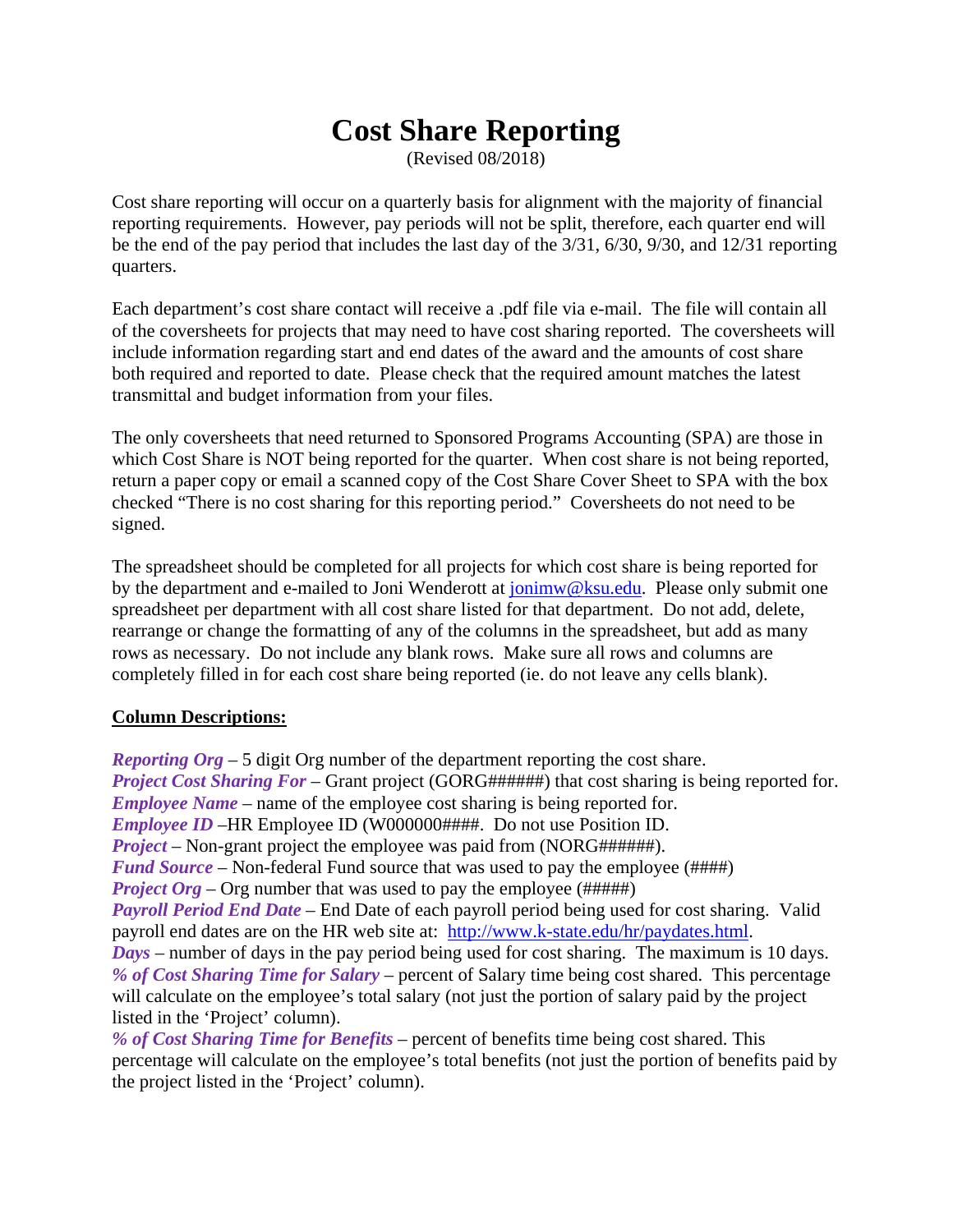Please verify the correct Project, Fund Source and Project Org are reported. Employee pay sources do change and it is extremely important the correct source is reported. Salary and benefits are not always paid from the same Project, Fund Source and Project Org combination. There are two reports in PeopleSoft that may be useful when completing the spreadsheet: "Pyrl Funding: How EE was Fund" and "Pyrl Funding: Who on Account". Both reports can generate funding information in an Excel format that can be copied into the cost share spreadsheet. Detailed instructions for generating these reports are located at: **http://www.kstate.edu/hr/hris/hris-reports.html#fun .**

An example of a completed cost sharing spreadsheet is located **here**.

After the completed spreadsheet is e-mailed to SPA, validation checks will be performed on the data in the spreadsheet. The validation checks include:

- Checkpoint 1 Grant Project does not exist
- Checkpoint 2 Pay Period End Date does not exist
- Checkpoint 3 Award and Pay Period Conflicts
- Checkpoint 4 Greater than 10 days
- Checkpoint 5 Invalid Reported Payroll Funding
- Checkpoint 6 Cost Share Percent > Distribution Percent
- Checkpoint 7 Invalid Fund Sources
- Checkpoint 8 Invalid Projects
- Checkpoint 9 Count of Problems
- Checkpoint 10 Cost share Percent Fractions
- Checkpoint 11 Award is Final Reported

If a data error is generated during the validation process, the department will be sent a spreadsheet detailing the error(s). The spreadsheet will contain multiple tabs or sheets, one for each validation checking process. Upon receipt of the validation/error spreadsheet the department should view each tab/sheet for errors listed and correct them on the cost share reporting spreadsheet. After all errors are corrected, the cost share reporting spreadsheet should be returned via e-mail to SPA.

The corrected cost sharing spreadsheet will again be run through the validation process. Upon successful completion (ie. no errors generated) of the validation process, the spreadsheet will be used to generate a cost share report(s) detailing salary, benefits and total amount of cost share reported for the reporting quarter. This report(s) will then be returned as a .pdf file to the department via e-mail.

After all cost share reports have been processed for the quarter for the University, final checks will be performed on the information. The most important being to verify an employee's cost share has not exceeded the amount available when all funding information is added together. Departments will be notified when necessary.

See Validation Checks Explained for more information.